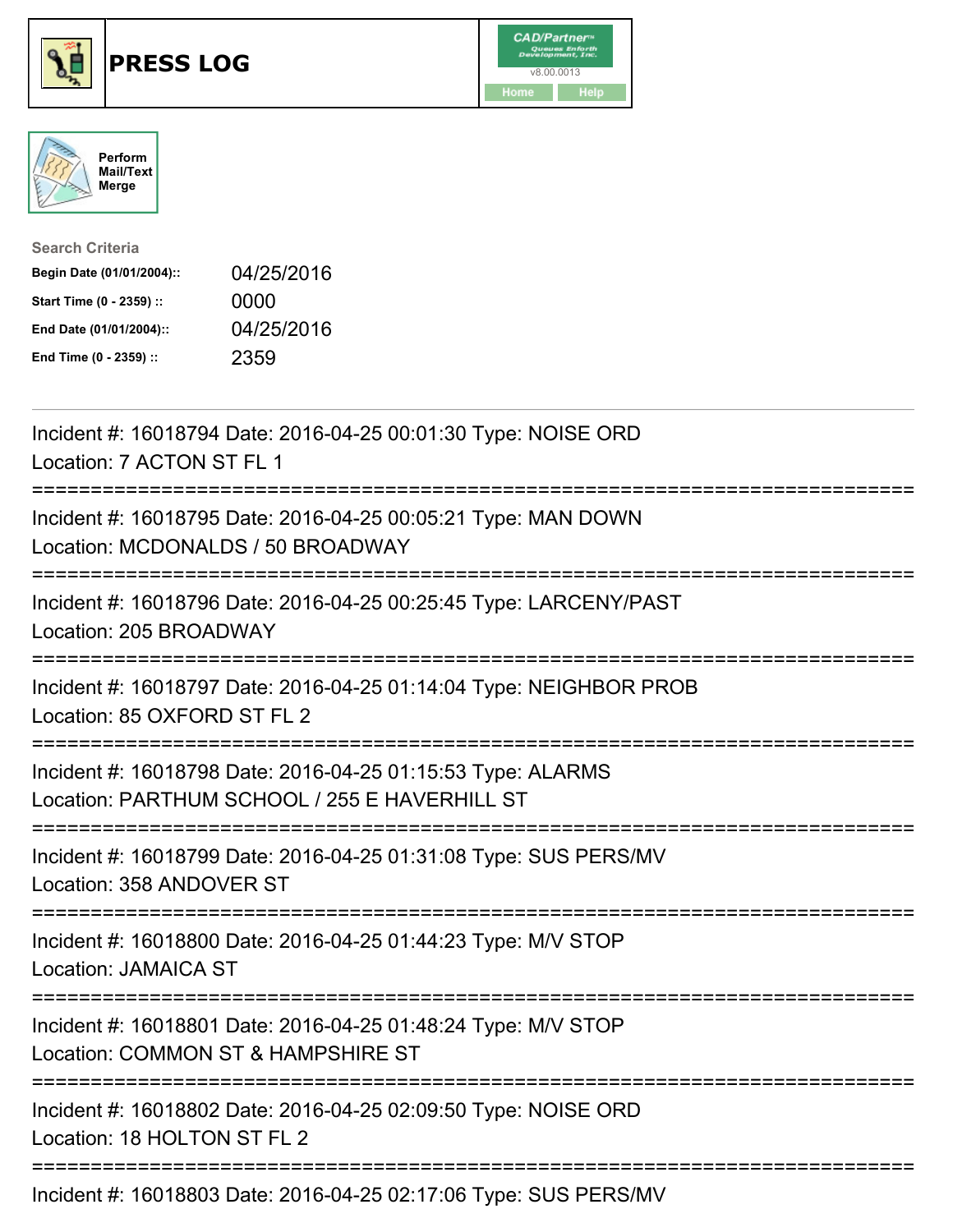| Location: SHOWCASE LAUNDRY / 360 BROADWAY                                                                                                       |
|-------------------------------------------------------------------------------------------------------------------------------------------------|
| Incident #: 16018804 Date: 2016-04-25 02:21:19 Type: BUILDING CHK<br>Location: 357 JACKSON ST                                                   |
| Incident #: 16018805 Date: 2016-04-25 02:24:52 Type: M/V STOP<br>Location: HAVERHILL ST & NEWBURY ST                                            |
| Incident #: 16018806 Date: 2016-04-25 02:33:44 Type: BUILDING CHK<br>Location: 65 MERRIMACK ST                                                  |
| Incident #: 16018807 Date: 2016-04-25 02:42:41 Type: DRUG VIO<br>Location: 361 HAVERHILL ST                                                     |
| Incident #: 16018808 Date: 2016-04-25 02:53:46 Type: NOISE ORD<br>Location: 21 E HAVERHILL ST FL 2                                              |
| ===================<br>Incident #: 16018809 Date: 2016-04-25 03:10:34 Type: M/V STOP<br>Location: HAVERHILL & WEST                              |
| Incident #: 16018811 Date: 2016-04-25 03:14:13 Type: ALARMS<br>Location: REMESA QUISQUEYANA / 294 LAWRENCE ST                                   |
| Incident #: 16018810 Date: 2016-04-25 03:15:25 Type: MAN DOWN<br>Location: 182 PROSPECT ST                                                      |
| ================================<br>Incident #: 16018812 Date: 2016-04-25 03:23:26 Type: B&E/PAST<br>Location: TOWER HILL VARIETY / 101 AMES ST |
| Incident #: 16018813 Date: 2016-04-25 03:23:44 Type: M/V STOP<br><b>Location: MARKET ST</b>                                                     |
| Incident #: 16018814 Date: 2016-04-25 03:27:38 Type: B&E/PAST<br>Location: 525 LOWELL ST                                                        |
| Incident #: 16018815 Date: 2016-04-25 03:50:41 Type: INVEST CONT<br>Location: 28 MIDLAND ST #1                                                  |
| Incident #: 16018816 Date: 2016-04-25 03:55:52 Type: INVEST CONT<br>Location: 198 PROSPECT ST                                                   |
| Incident #: 16018817 Date: 2016-04-25 03:58:09 Type: SUS PERS/MV                                                                                |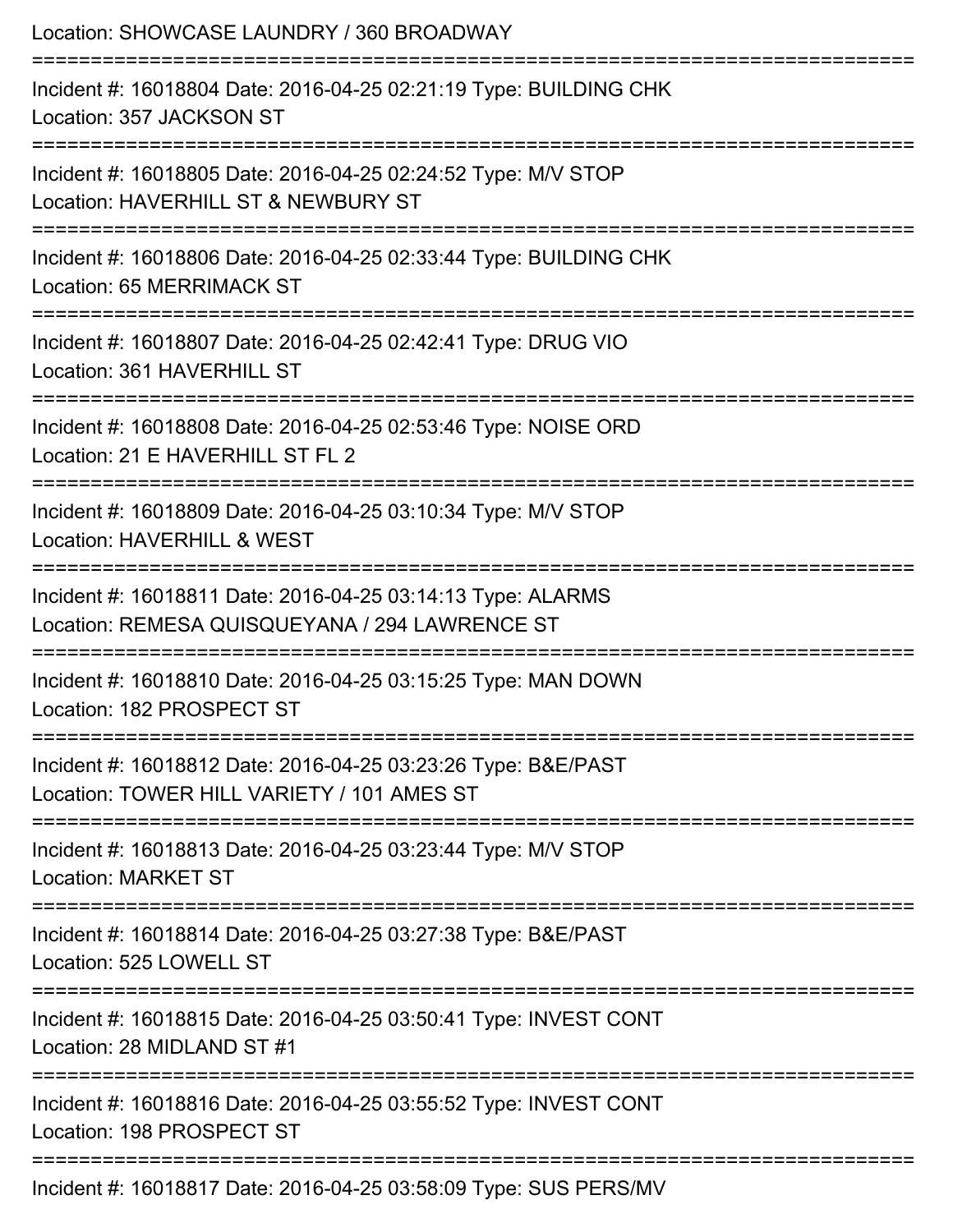| Incident #: 16018818 Date: 2016-04-25 04:06:02 Type: BUILDING CHK<br>Location: DAIRY QUEEN / 190 S UNION ST                               |
|-------------------------------------------------------------------------------------------------------------------------------------------|
| Incident #: 16018819 Date: 2016-04-25 04:16:30 Type: BUILDING CHK<br>Location: 253 BROADWAY                                               |
| Incident #: 16018820 Date: 2016-04-25 04:21:54 Type: M/V STOP<br>Location: 140 PROSPECT ST<br>================================            |
| Incident #: 16018821 Date: 2016-04-25 04:23:35 Type: M/V STOP<br>Location: BROADWAY & ESSEX ST                                            |
| Incident #: 16018822 Date: 2016-04-25 04:25:07 Type: M/V STOP<br><b>Location: FALLS BRIDGE</b><br>============                            |
| Incident #: 16018823 Date: 2016-04-25 04:47:26 Type: BUILDING CHK<br>Location: CORPORATION MARKET / 136 NEWBURY ST<br>.------------------ |
| Incident #: 16018824 Date: 2016-04-25 06:36:25 Type: STOL/MV/PAS<br>Location: 324 PROSPECT ST                                             |
| Incident #: 16018825 Date: 2016-04-25 06:51:34 Type: PARK & WALK<br>Location: 0 BROADWAY                                                  |
| Incident #: 16018826 Date: 2016-04-25 06:59:19 Type: M/V STOP<br>Location: ANDOVER ST & BEACON ST                                         |
| Incident #: 16018827 Date: 2016-04-25 07:02:05 Type: LARCENY/PAST<br>Location: ALLSTON ST & HIGH ST                                       |
| Incident #: 16018828 Date: 2016-04-25 07:04:16 Type: TRANSPORT<br>Location: LOWELL JUVY / null                                            |
| Incident #: 16018829 Date: 2016-04-25 07:20:53 Type: LIC PLATE STO<br>Location: 140 WOODLAND ST                                           |
| Incident #: 16018830 Date: 2016-04-25 07:22:16 Type: M/V STOP<br>Location: COMMON ST & NEWBURY ST                                         |
| Incident #: 16018831 Date: 2016-04-25 07:23:24 Type: M/V STOP                                                                             |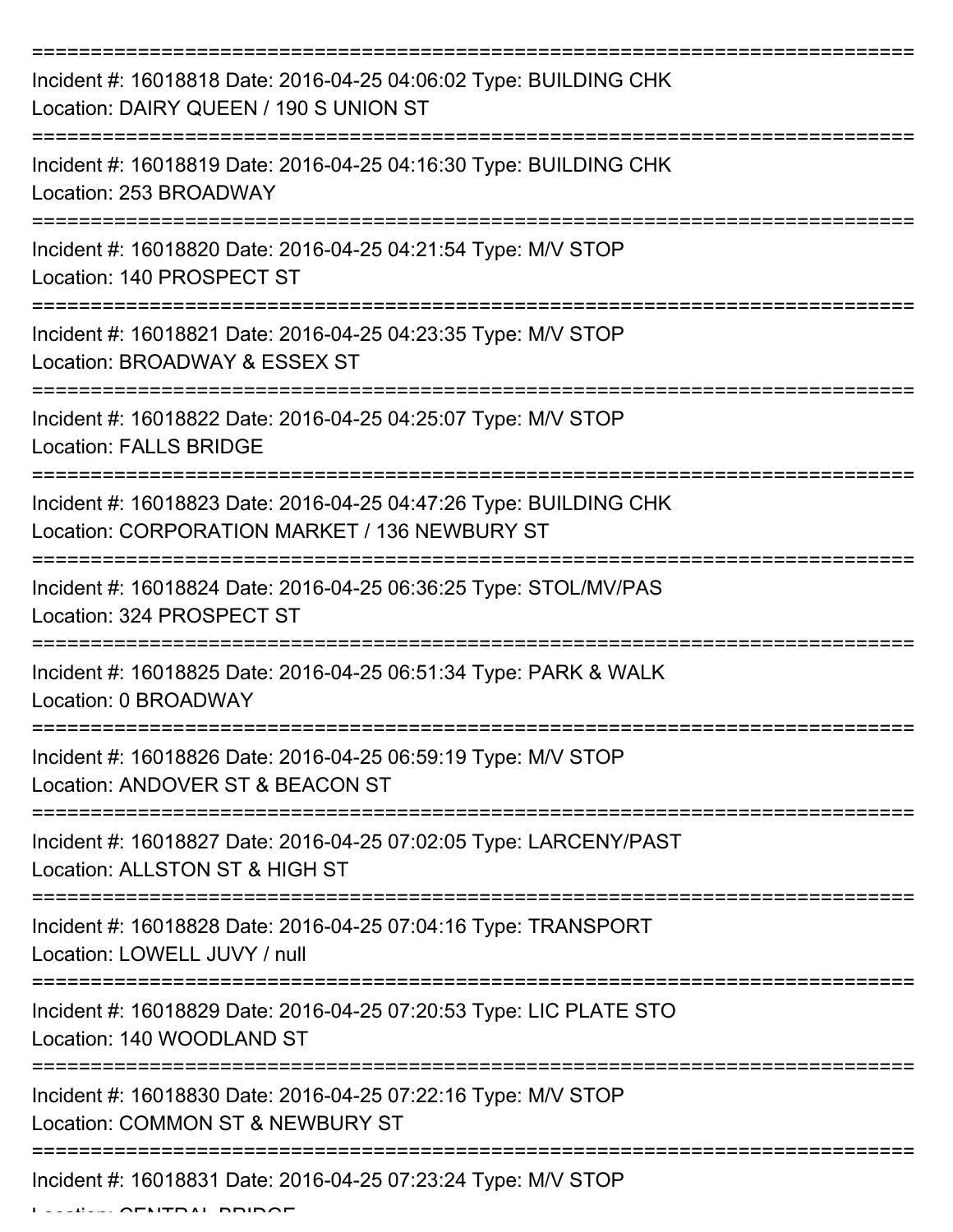| Incident #: 16018832 Date: 2016-04-25 07:33:04 Type: CLOSE STREET<br><b>Location: MYRTLE ST</b>            |
|------------------------------------------------------------------------------------------------------------|
| Incident #: 16018833 Date: 2016-04-25 07:33:27 Type: CLOSE STREET<br>Location: PARKER ST & SALEM ST        |
| Incident #: 16018834 Date: 2016-04-25 07:38:19 Type: B&E/MV/PAST<br>Location: 113 HANCOCK ST               |
| Incident #: 16018835 Date: 2016-04-25 07:52:17 Type: M/V STOP<br>Location: HAVERHILL ST & MILTON ST        |
| Incident #: 16018836 Date: 2016-04-25 08:00:48 Type: LOST PROPERTY<br>Location: 99 WINTHROP AV             |
| Incident #: 16018837 Date: 2016-04-25 08:05:35 Type: TOW OF M/V<br>Location: 33 BROOK ST                   |
| Incident #: 16018838 Date: 2016-04-25 08:08:52 Type: LIC PLATE STO<br>Location: 1 COMMONWEALTH DR          |
| Incident #: 16018839 Date: 2016-04-25 08:13:12 Type: MAL DAMAGE<br>Location: 182 PROSPECT ST               |
| Incident #: 16018840 Date: 2016-04-25 08:21:43 Type: AUTO ACC/UNK PI<br>Location: MERRIMACK ST & PARKER ST |
| Incident #: 16018841 Date: 2016-04-25 08:44:33 Type: M/V STOP<br>Location: 23 CHESTER ST                   |
| Incident #: 16018842 Date: 2016-04-25 08:48:58 Type: MV/BLOCKING<br>Location: 26 HOBSON ST                 |
| Incident #: 16018843 Date: 2016-04-25 09:12:31 Type: UNKNOWN PROB<br>Location: 70 N PARISH RD              |
| Incident #: 16018844 Date: 2016-04-25 09:20:15 Type: AUTO ACC/NO PI<br>Location: 582 HAVERHILL ST          |
| Incident #: 16018845 Date: 2016-04-25 09:23:52 Type: M/V STOP                                              |

Location: BDOADWAY & VALLEY ST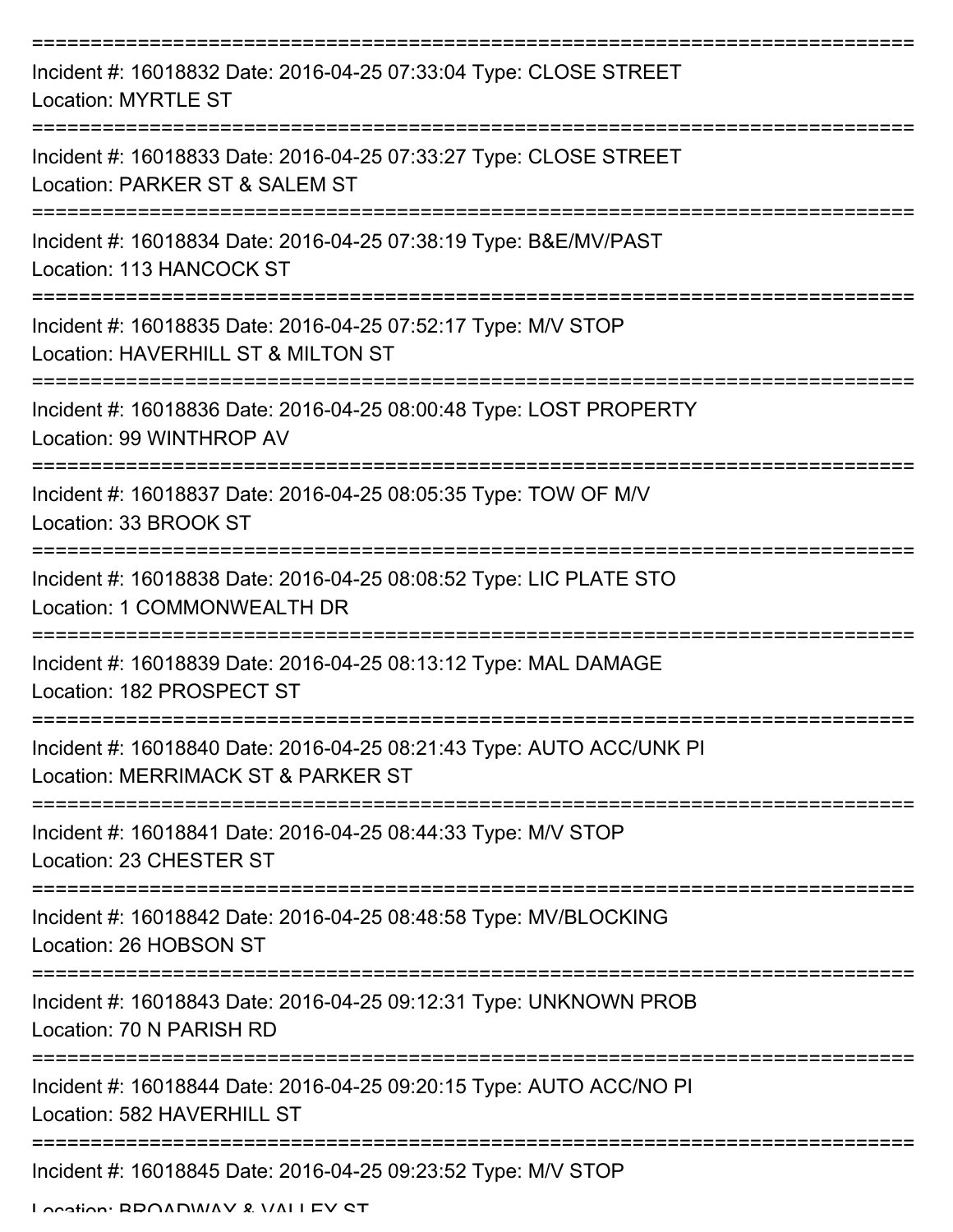| Incident #: 16018846 Date: 2016-04-25 09:25:58 Type: TOW OF M/V<br>Location: 129 SPRINGFIELD ST                |
|----------------------------------------------------------------------------------------------------------------|
| Incident #: 16018847 Date: 2016-04-25 09:26:06 Type: WARRANT SERVE<br>Location: 9 SUMMER ST                    |
| Incident #: 16018848 Date: 2016-04-25 09:28:36 Type: AUTO ACC/NO PI<br>Location: FOSTER ST & SALEM ST          |
| Incident #: 16018849 Date: 2016-04-25 09:29:08 Type: M/V STOP<br>Location: 219 S UNION ST                      |
| Incident #: 16018850 Date: 2016-04-25 09:29:42 Type: M/V STOP<br>Location: EVERETT ST & TEWKSBURY ST           |
| Incident #: 16018851 Date: 2016-04-25 09:31:49 Type: ALARM/BURG<br>Location: 290 WATER ST                      |
| Incident #: 16018852 Date: 2016-04-25 09:36:46 Type: M/V STOP<br>Location: 61 EVERETT ST                       |
| Incident #: 16018853 Date: 2016-04-25 09:40:04 Type: SUS PERS/MV<br>Location: BROADWAY & PARK ST               |
| Incident #: 16018854 Date: 2016-04-25 09:45:28 Type: 911 HANG UP<br>Location: 48 OLIVE AV FL 1                 |
| Incident #: 16018855 Date: 2016-04-25 09:49:41 Type: MV/BLOCKING<br>Location: 26 HUDSON AV                     |
| Incident #: 16018856 Date: 2016-04-25 10:09:07 Type: B&E/MV/PAST<br>Location: 32 MORTON ST                     |
| Incident #: 16018857 Date: 2016-04-25 10:13:02 Type: SUS PERS/MV<br>Location: 577 S UNION ST                   |
| Incident #: 16018858 Date: 2016-04-25 10:58:38 Type: SUS PERS/MV<br>Location: AMES ST & BYRON AV               |
| Incident #: 16018859 Date: 2016-04-25 11:05:52 Type: KEEP PEACE<br>$L$ and $L$ $(0,1)$ $(1,0)$ $(0,1)$ $(0,1)$ |

Location: 518 HAVERHILL ST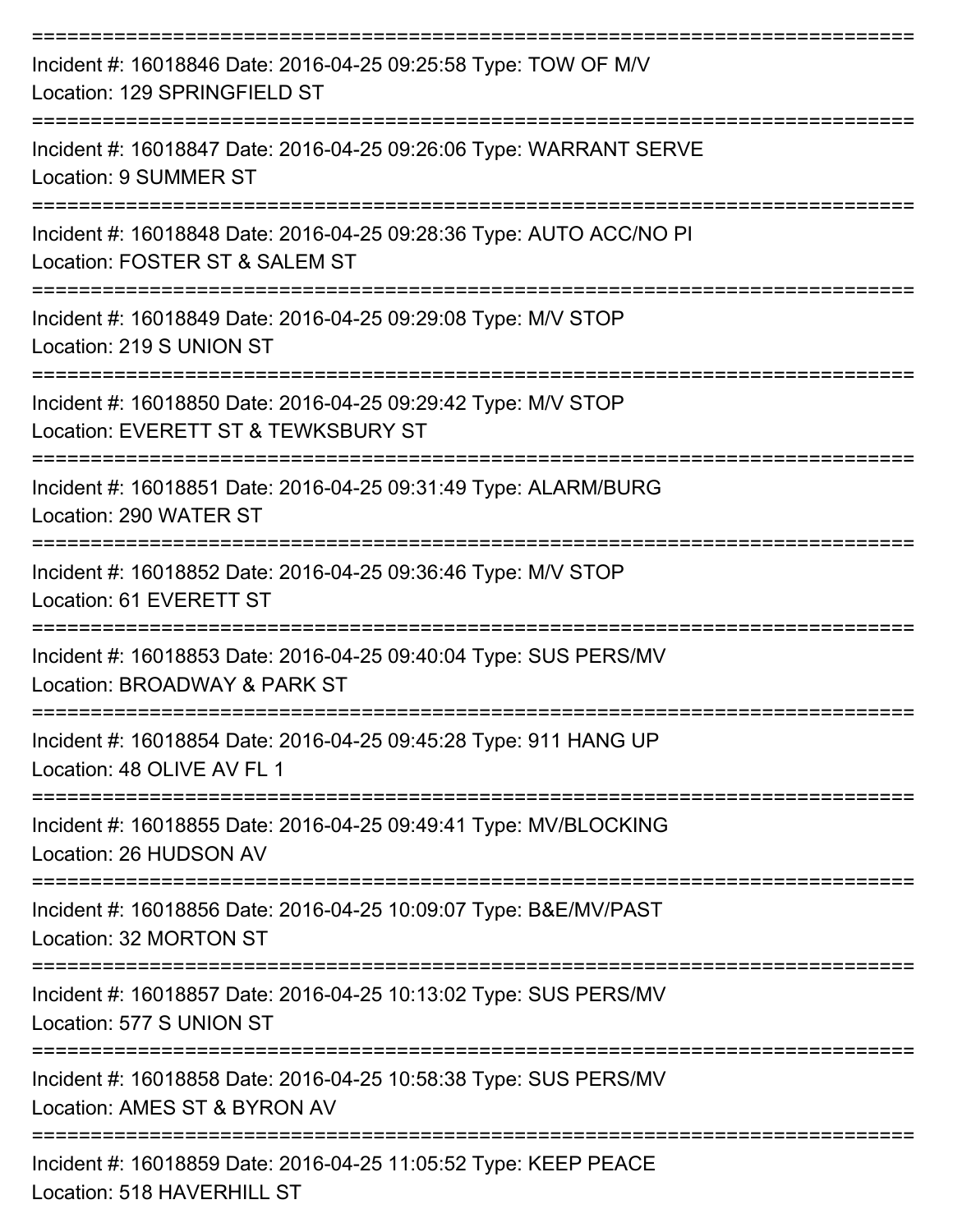| Incident #: 16018860 Date: 2016-04-25 11:07:43 Type: M/V STOP<br>Location: LAWRENCE ST & OAK ST                                 |
|---------------------------------------------------------------------------------------------------------------------------------|
| Incident #: 16018861 Date: 2016-04-25 11:10:51 Type: MV/BLOCKING<br>Location: DESIGN WOODWORKING / ESSEX ST & FRANKLIN ST       |
| =================================<br>Incident #: 16018863 Date: 2016-04-25 11:16:53 Type: B&E/PAST<br>Location: 187 CHESTNUT ST |
| Incident #: 16018862 Date: 2016-04-25 11:17:05 Type: TOW OF M/V<br>Location: 550 BROADWAY                                       |
| Incident #: 16018864 Date: 2016-04-25 11:18:41 Type: IDENTITY THEFT<br>Location: 90 LOWELL ST                                   |
| Incident #: 16018865 Date: 2016-04-25 11:26:28 Type: KEEP PEACE<br>Location: 13 WENDELL ST FL 3                                 |
| Incident #: 16018866 Date: 2016-04-25 11:43:30 Type: MEDIC SUPPORT<br>Location: 216 BROADWAY                                    |
| Incident #: 16018867 Date: 2016-04-25 11:48:15 Type: M/V STOP<br><b>Location: CAULKINS CT</b>                                   |
| Incident #: 16018868 Date: 2016-04-25 11:49:39 Type: M/V STOP<br>Location: HAMPSHIRE ST & HAVERHILL ST                          |
| Incident #: 16018869 Date: 2016-04-25 11:53:59 Type: HIT & RUN M/V<br>Location: 37 STORROW ST                                   |
| Incident #: 16018870 Date: 2016-04-25 11:57:25 Type: MAL DAMAGE<br>Location: LORING ST & SHAWSHEEN RD                           |
| Incident #: 16018871 Date: 2016-04-25 12:10:35 Type: M/V STOP<br>Location: LV50362 / AMES ST & WATER ST                         |
| Incident #: 16018872 Date: 2016-04-25 12:11:14 Type: MEDIC SUPPORT<br>Location: 192 GARDEN ST FL 3                              |
| Incident #: 16018873 Date: 2016-04-25 12:38:06 Type: LOST PROPERTY<br><b>Location: PROVIDENCE ST</b>                            |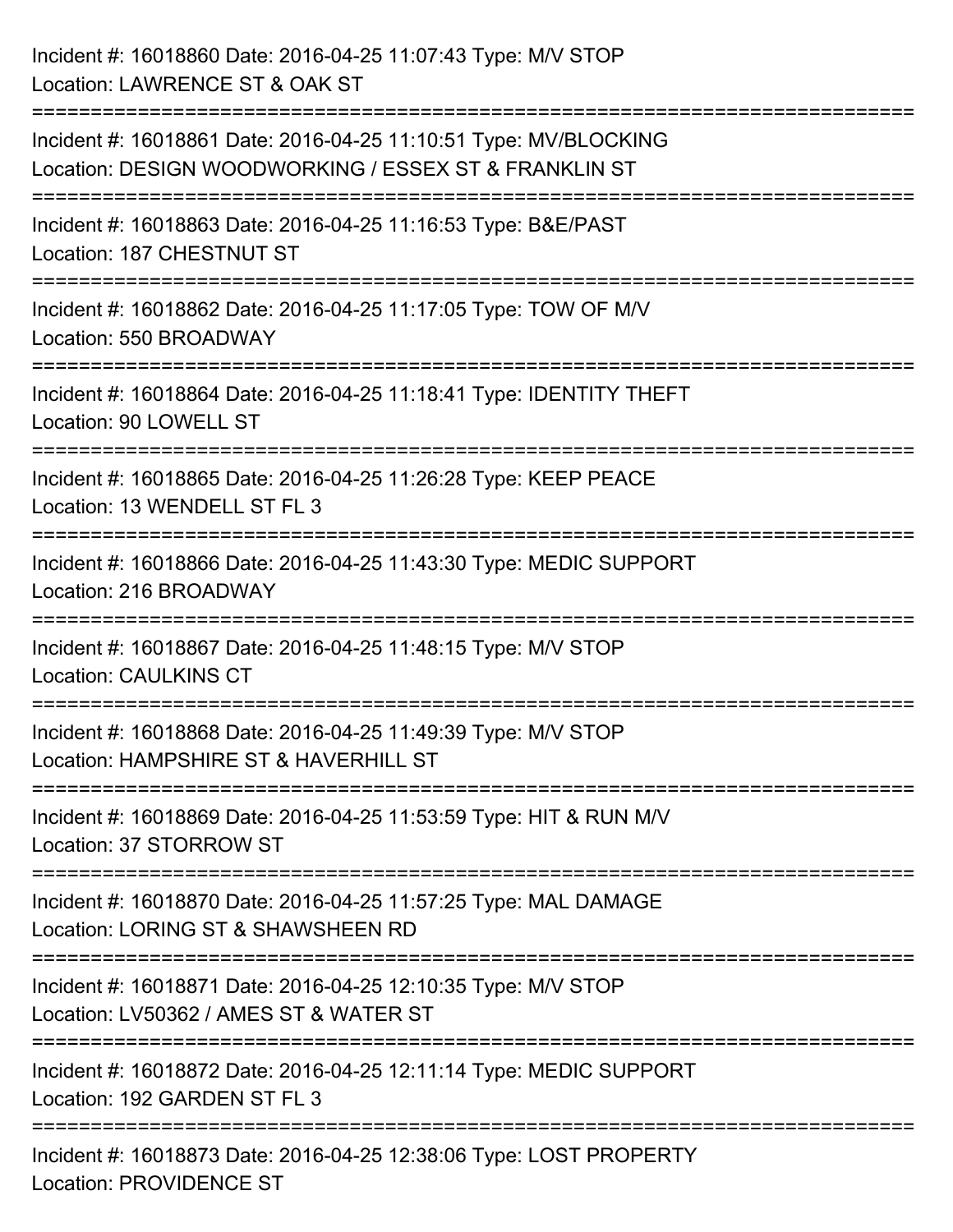| Incident #: 16018874 Date: 2016-04-25 12:41:08 Type: AUTO ACC/NO PI<br><b>Location: MERRIMACK ST</b>                                |
|-------------------------------------------------------------------------------------------------------------------------------------|
| Incident #: 16018875 Date: 2016-04-25 12:54:35 Type: SUS PERS/MV<br>Location: AVON & JACKSON                                        |
| Incident #: 16018876 Date: 2016-04-25 13:02:51 Type: COURT DOC SERVE<br>Location: 37 KINGSTON ST                                    |
| Incident #: 16018877 Date: 2016-04-25 13:06:40 Type: INVESTIGATION<br>Location: 90 LOWELL ST                                        |
| Incident #: 16018878 Date: 2016-04-25 13:20:36 Type: TOW OF M/V<br>Location: 381 HAMPSHIRE ST<br>================================== |
| Incident #: 16018879 Date: 2016-04-25 13:24:48 Type: MEDIC SUPPORT<br>Location: E HAVERHILL ST & HIGH ST                            |
| Incident #: 16018880 Date: 2016-04-25 13:58:05 Type: AUTO ACC/NO PI<br>Location: 450 HAVERHILL ST                                   |
| Incident #: 16018881 Date: 2016-04-25 13:58:09 Type: DISTURBANCE<br>Location: DOLCE VITA PROPERTIES / 50 COMMON ST                  |
| Incident #: 16018882 Date: 2016-04-25 14:04:49 Type: AUTO ACC/NO PI<br>Location: 333 BROADWAY<br>=======================            |
| Incident #: 16018883 Date: 2016-04-25 14:21:15 Type: TOW OF M/V<br>Location: 323 LAWRENCE ST                                        |
| Incident #: 16018884 Date: 2016-04-25 14:24:33 Type: M/V STOP<br>Location: HAMPSHIRE ST & HAVERHILL ST                              |
| Incident #: 16018885 Date: 2016-04-25 14:27:59 Type: M/V STOP<br>Location: HAMPSHIRE ST & HAVERHILL ST                              |
| Incident #: 16018886 Date: 2016-04-25 14:31:18 Type: M/V STOP<br>Location: LOAN USA / 92 BROADWAY                                   |
| Incident #: 16018887 Date: 2016-04-25 14:37:46 Type: KEEP PEACE<br>Location: 76 SARATOGA ST FL 3                                    |

===========================================================================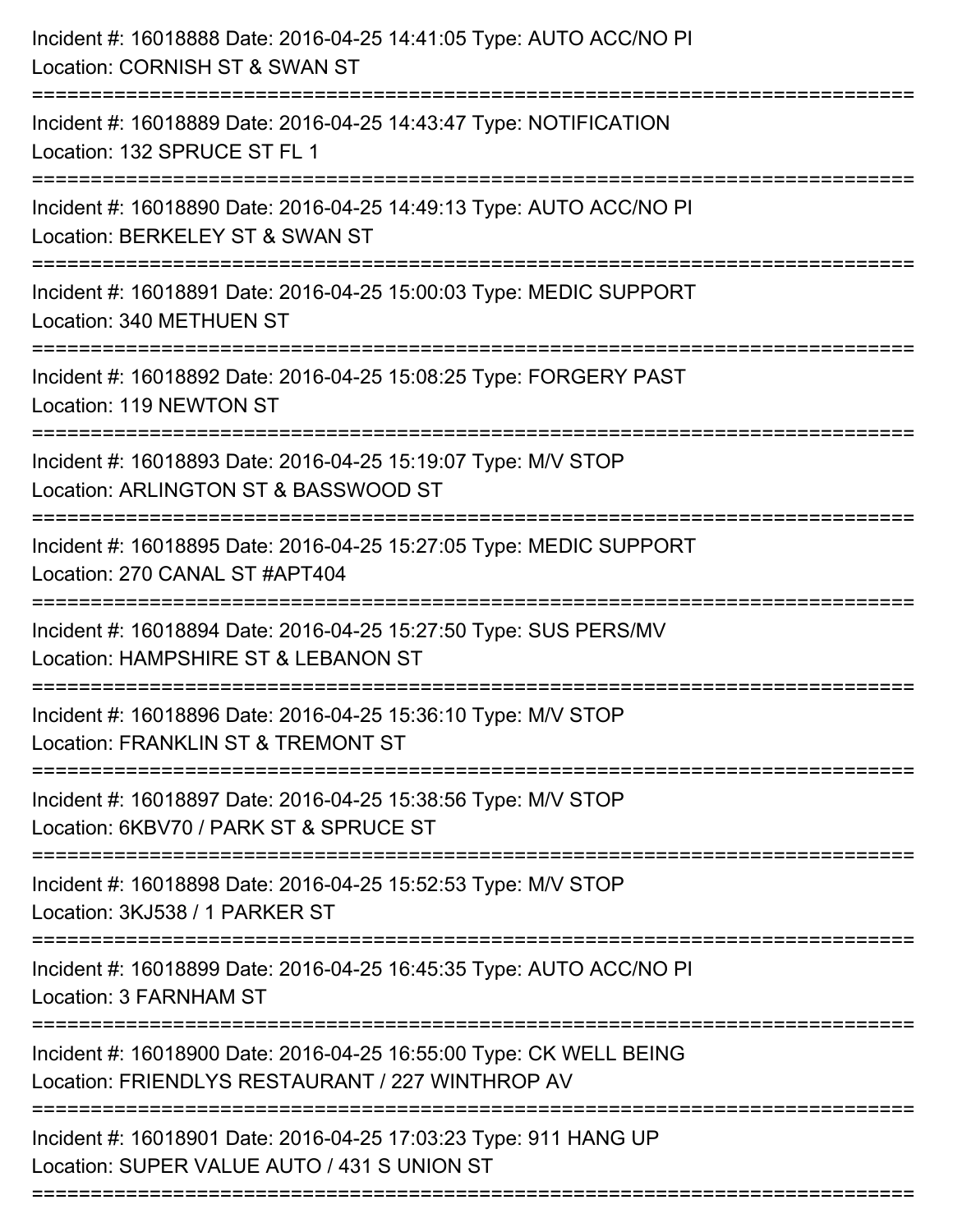| Location: GLENN ST PROPERTIES MNGMT / 92A GLENN ST                                                                    |
|-----------------------------------------------------------------------------------------------------------------------|
| Incident #: 16018903 Date: 2016-04-25 17:08:56 Type: UNWANTEDGUEST<br>Location: SUPER VALUE AUTO / 431 S UNION ST     |
| Incident #: 16018907 Date: 2016-04-25 17:16:20 Type: CK WELL BEING<br>Location: 649 ESSEX ST #3 FL 3                  |
| Incident #: 16018904 Date: 2016-04-25 17:16:42 Type: 209A/SERVE<br>Location: 29 KENT ST                               |
| Incident #: 16018906 Date: 2016-04-25 17:17:36 Type: GENERAL SERV<br>Location: 630 ANDOVER ST                         |
| Incident #: 16018905 Date: 2016-04-25 17:18:08 Type: M/V STOP<br><b>Location: 45 FRANKLIN ST</b>                      |
| Incident #: 16018908 Date: 2016-04-25 17:33:47 Type: M/V STOP<br>Location: LAWRENCE ST & OAK ST                       |
| Incident #: 16018910 Date: 2016-04-25 17:38:57 Type: DRUG VIO<br>Location: LAPLUME PRINTING + ENGRAVING / 1 FARLEY ST |
| Incident #: 16018909 Date: 2016-04-25 17:39:21 Type: SUS PERS/MV<br><b>Location: PEMBERTON PARK</b>                   |
| Incident #: 16018911 Date: 2016-04-25 17:42:12 Type: M/V STOP<br>Location: 39 ESSEX ST                                |
| Incident #: 16018912 Date: 2016-04-25 18:15:09 Type: DISORDERLY<br><b>Location: 39 LINEHAN ST</b>                     |
| Incident #: 16018913 Date: 2016-04-25 18:28:31 Type: M/V STOP<br>Location: 35 JACKSON ST                              |
| Incident #: 16018914 Date: 2016-04-25 18:33:33 Type: CK WELL BEING<br>Location: 101 GREENWOOD ST FL 3                 |
| Incident #: 16018915 Date: 2016-04-25 18:48:16 Type: M/V STOP<br>Location: 50 ISLAND ST                               |
|                                                                                                                       |

Incident #: 16018916 Date: 2016 04 25 19:00:13 Type: NOISE ORD<br>.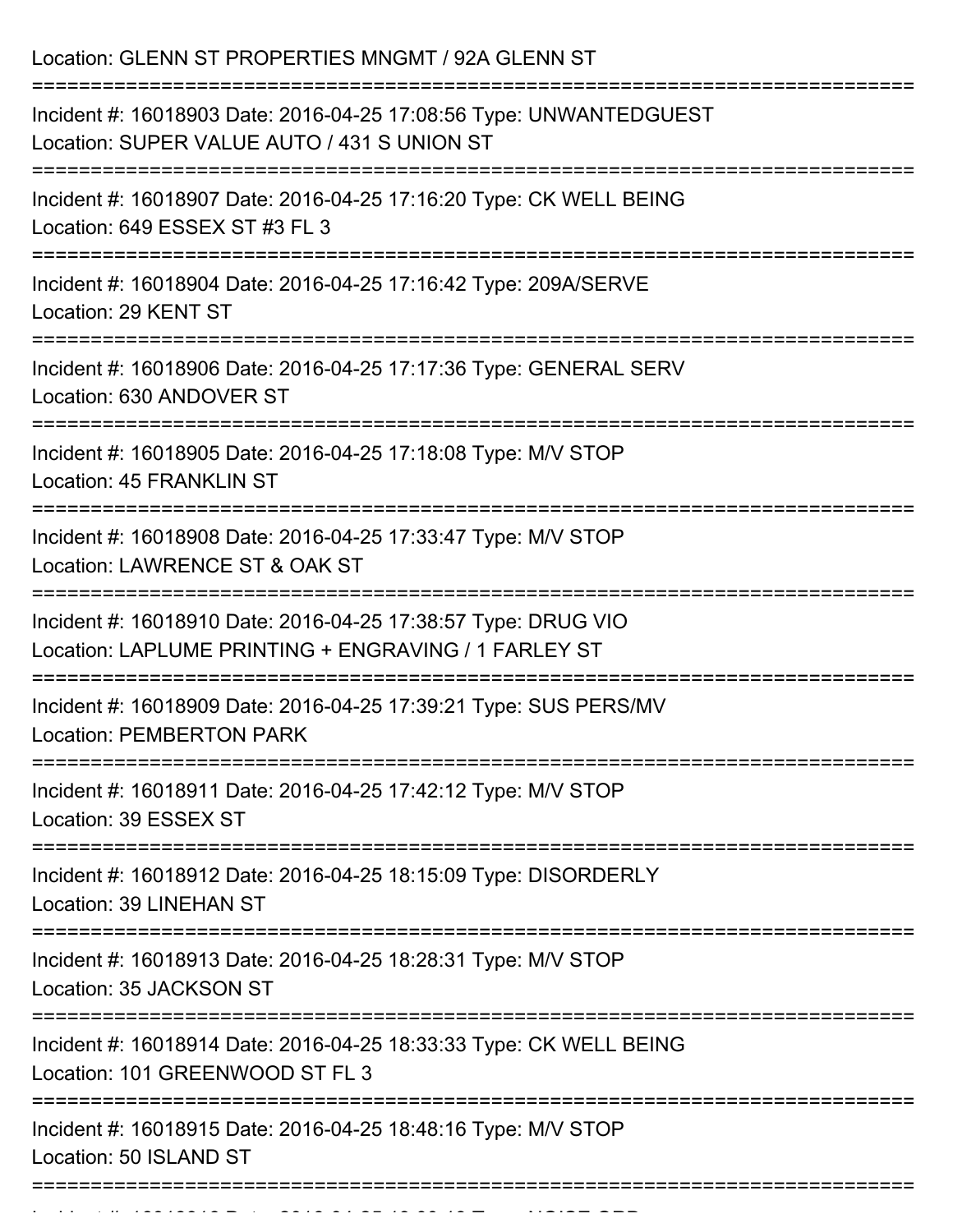| Location: 62 SALEM ST                                                                                                       |
|-----------------------------------------------------------------------------------------------------------------------------|
| Incident #: 16018917 Date: 2016-04-25 19:00:46 Type: NOISE ORD<br>Location: 204 BAILEY ST                                   |
| Incident #: 16018918 Date: 2016-04-25 19:18:28 Type: M/V STOP<br>Location: 499 ESSEX ST<br>-------------------------------  |
| Incident #: 16018919 Date: 2016-04-25 19:35:02 Type: M/V STOP<br>Location: HIGH ST & PLEASANT ST                            |
| Incident #: 16018920 Date: 2016-04-25 19:37:06 Type: M/V STOP<br>Location: BRADFORD ST & BROADWAY<br>:===================== |
| Incident #: 16018921 Date: 2016-04-25 19:46:33 Type: DISTURBANCE<br>Location: POLLO TIPICO / LAWRENCE ST & LEXINGTON ST     |
| Incident #: 16018922 Date: 2016-04-25 19:54:47 Type: M/V STOP<br>Location: AMESBURY ST & LEBANON ST                         |
| Incident #: 16018923 Date: 2016-04-25 19:55:02 Type: LARCENY/PAST<br>Location: 11 BUSWELL ST                                |
| Incident #: 16018924 Date: 2016-04-25 20:13:34 Type: M/V STOP<br>Location: ORCHARD ST & UNION ST                            |
| Incident #: 16018925 Date: 2016-04-25 20:17:13 Type: M/V STOP<br>Location: COMMON ST & HAMPSHIRE ST                         |
| Incident #: 16018926 Date: 2016-04-25 20:25:00 Type: DISORDERLY<br>Location: AMES ST & WATER ST                             |
| Incident #: 16018927 Date: 2016-04-25 20:25:54 Type: MISSING PERS<br>Location: 24 LENOX ST                                  |
| Incident #: 16018929 Date: 2016-04-25 20:52:05 Type: AUTO ACC/PED<br>Location: BROADWAY & VALLEY ST                         |
| Incident #: 16018928 Date: 2016-04-25 20:52:16 Type: MEDIC SUPPORT<br>Location: 115 ALDER ST FL 3                           |
|                                                                                                                             |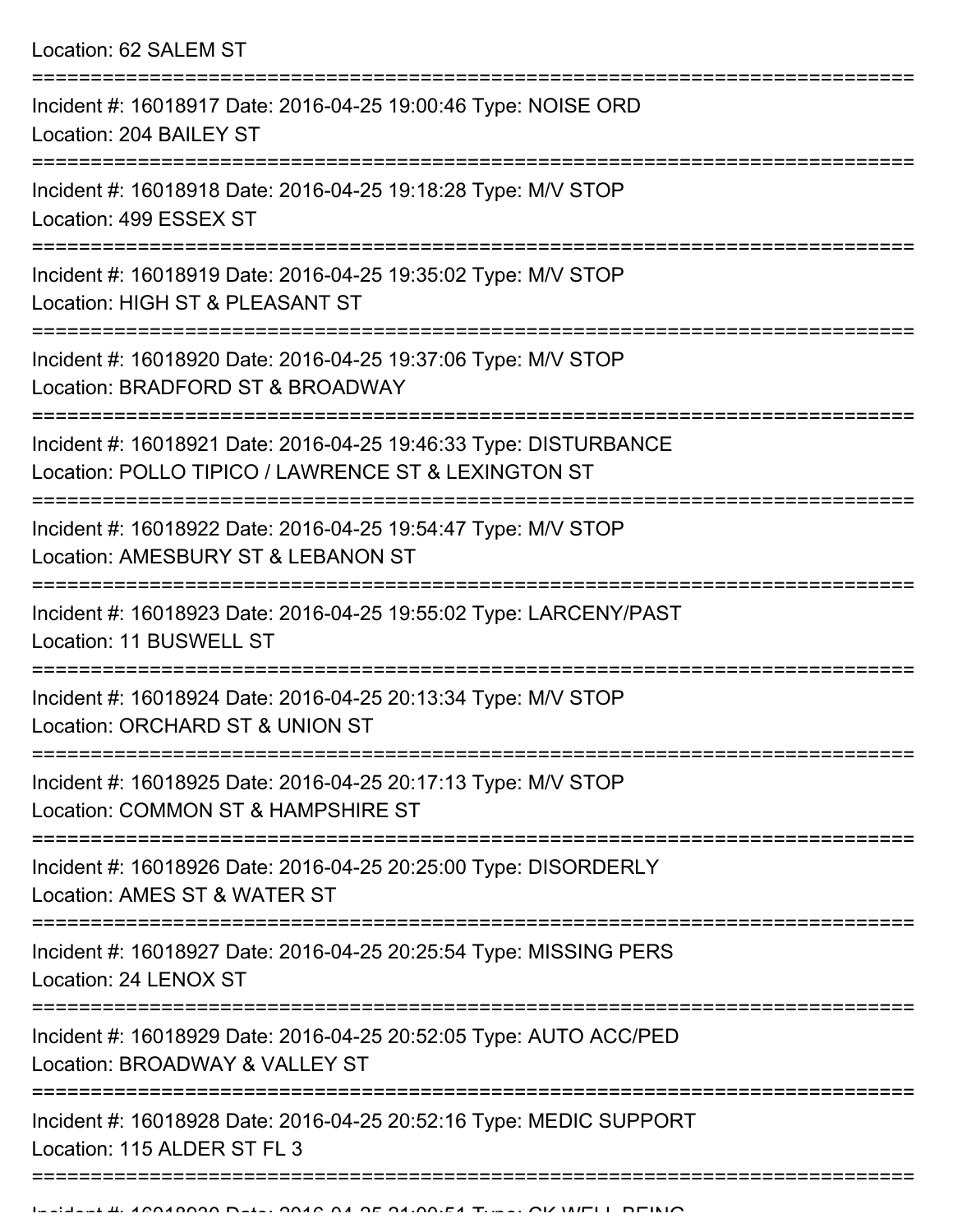Location: 44 BEACON ST

| Incident #: 16018931 Date: 2016-04-25 21:14:40 Type: DOMESTIC/PAST<br>Location: TRIPOLI BAKERY INC / 106 COMMON ST |
|--------------------------------------------------------------------------------------------------------------------|
| Incident #: 16018932 Date: 2016-04-25 21:27:15 Type: SUS PERS/MV<br><b>Location: TREMONT ST</b>                    |
| Incident #: 16018933 Date: 2016-04-25 21:33:59 Type: ASSSIT AMBULANC<br>Location: 51 WARREN ST                     |
| Incident #: 16018934 Date: 2016-04-25 21:38:54 Type: UNWANTEDGUEST<br>Location: 57 JACKSON ST #1 FL 1              |
| Incident #: 16018935 Date: 2016-04-25 22:41:26 Type: NEIGHBOR PROB<br>Location: 375 HOWARD ST FL 2                 |
| Incident #: 16018936 Date: 2016-04-25 22:52:18 Type: M/V STOP<br>Location: 25 MARSTON ST                           |
| Incident #: 16018937 Date: 2016-04-25 22:52:49 Type: M/V STOP<br>Location: 425 MARKET ST                           |
| Incident #: 16018938 Date: 2016-04-25 23:15:21 Type: TOW/REPOSSED<br>Location: 552 HAMPSHIRE ST                    |
| Incident #: 16018939 Date: 2016-04-25 23:22:36 Type: TOW/REPOSSED<br>Location: 33 DUCKETT AV                       |
| Incident #: 16018940 Date: 2016-04-25 23:39:31 Type: M/V STOP<br>Location: ALLSTON ST & HIGH ST                    |
| Incident #: 16018941 Date: 2016-04-25 23:50:00 Type: SHOTS FIRED<br>Location: WINTHROP AV                          |
|                                                                                                                    |

444 record(s)

{ call presslog("2016-04-25","0000","2016-04-25","2359") } Total records found: 444

These results were produced by the following query: